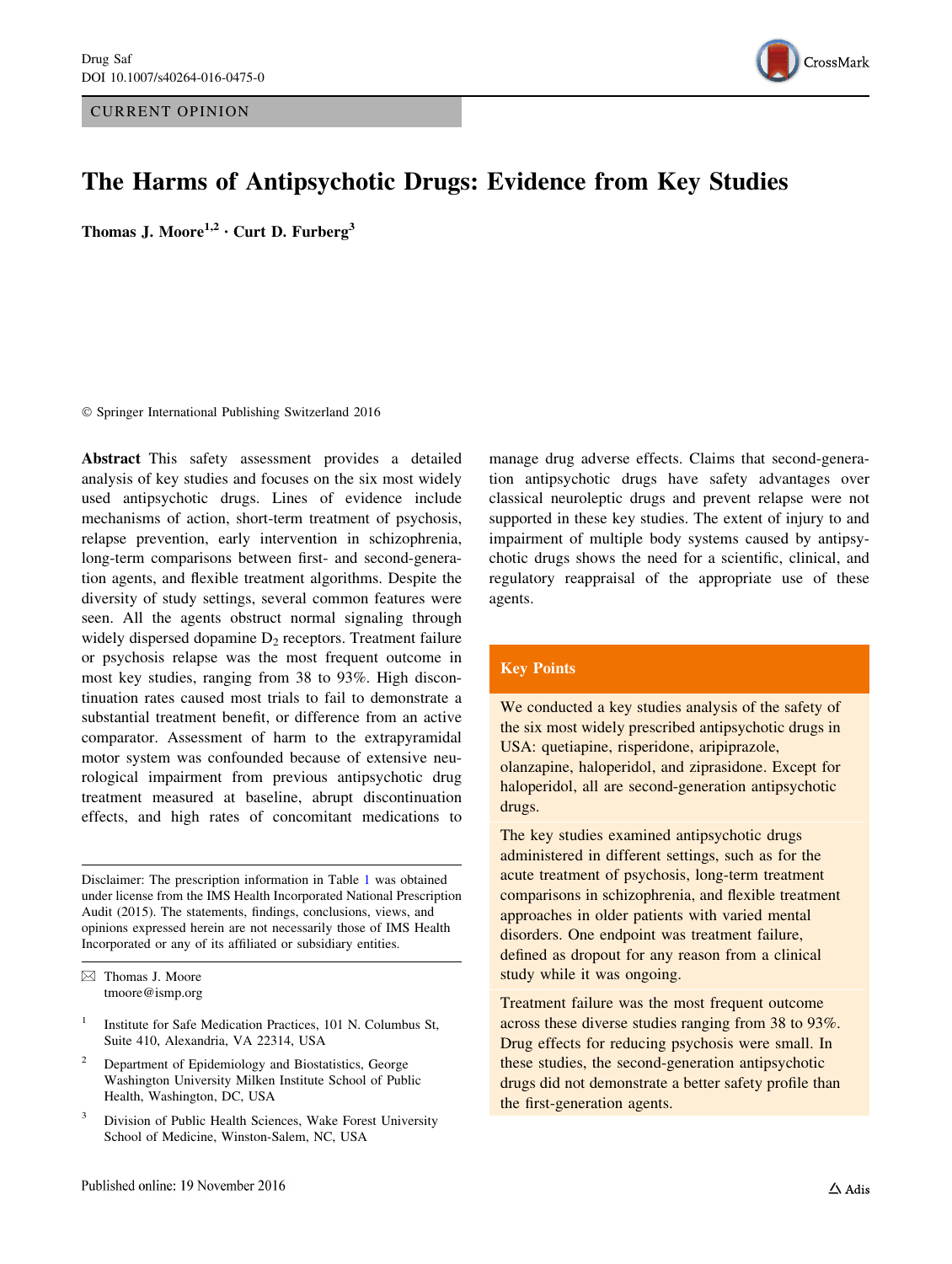## <span id="page-1-0"></span>1 Introduction

In 2016, the antipsychotic drug class included 57 unique molecular entities, grouped into six subclasses, based primarily on chemical structure [[1\]](#page-10-0). The first antipsychotic, chlorpromazine, was approved in the USA in 1957, and the most recent, brexpiprazole, in 2015. The initial target symptoms for almost all of these agents are the manifestations of acute psychosis, notably hearing voices, hallucinations, delusions, paranoia, and other abnormal behaviors deemed to indicate a loss of touch with reality. With only a few exceptions, the antipsychotic drugs also share a common primary mechanism of action: they are antagonists of dopamine  $D_2$  neuroreceptors [\[2](#page-10-0)]. Most antipsychotic drugs marketed since the 1990s also bind variously to other neuroreceptors, including subtypes of serotonin, histamine,  $\alpha$ -adrenergic, and muscarinic receptors.

Over the 60 years that antipsychotic drugs have been used in clinical practice, they have been tested, approved, or used off-label for numerous other psychiatric disorders beyond the core indication of treatment for acute exacerbation of schizophrenia or schizoaffective disorder. Most agents in current use are also approved for prevention of relapse in schizophrenia; others have indications for various uses in bipolar disorder, treatment-resistant depression, and behavioral problems in autism. More controversial offlabel use includes behavior control in elderly individuals with dementia, in psychosis in individuals with advanced Parkinson's disease, and to suppress conduct disorders in children. Some antipsychotic drugs cause sedation and are used off-label for that purpose. The  $D_2$  receptors also mediate the vomit reflex, and anti-emetic drugs such as metoclopramide antagonize the same receptors as antipsychotic drugs and share many adverse effects.

Two basic strategies are available to provide a thorough assessment of a topic as complex as the harms of antipsychotic drugs. One choice is the comprehensive review, through either a meta-analysis or a systematic literature search using pre-specified review criteria. The strength of this approach is that it requires the investigator to examine and account for all or almost all the relevant scientific evidence. However, a meta-analysis is limited to comparing studies of similar designs, and most rely on the published data, which are often sparse. In addition, the relevant literature is extensive. A MEDLINE search for 'antipsychotic drugs' in June 2016 retrieved 116,046 publications; limiting the search to articles about clinical trials identified 14,445 entries; searching for review articles retrieved 12,916 publications. The alternative approach is to select a series of key studies, focus on the most widely used agents, and examine each key study in depth. The

Table 1 Leading antipsychotic outpatient prescriptions in the USA, 2015

| Drug name    | Brand name | Prescriptions | Year approved |  |
|--------------|------------|---------------|---------------|--|
| Quetiapine   | Seroquel   | 19,788,379    | 1997          |  |
| Risperidone  | Risperdal  | 11,924,021    | 1993          |  |
| Aripiprazole | Abilify    | 9,659,745     | 2002          |  |
| Olanzapine   | Zyprexa    | 6,605,620     | 1996          |  |
| Haloperidol  | Haldol     | 3,331,036     | 1967          |  |
| Ziprasidone  | Geodon     | 2,525,986     | 2001          |  |

Prescription data from the IMS Health Incorporated National Prescription Audit

objective is not only to capture reasonable inferences, but also to explore what drug effects different types of scientific experiments could and could not detect. The limitation of this approach is selectivity and potential bias.

Using the key studies approach, this analysis will examine the evidence from six lines of scientific evidence: (1) mechanisms of action; (2) short-term treatment of psychosis; (3) relapse prevention; (4) early psychosis in schizophrenia; (5) head-to-head comparisons between drugs; and (6) pragmatic treatment comparisons in older patients. For each perspective, we review a key study in depth, discuss strengths and limitations, and characterize exceptions and variations seen in similar studies for other drugs.

Drugs for the key studies analysis were selected on the basis of use in USA in 2015. Although 57 agents were approved globally at some point, current medical practice is dominated by the six drugs shown in Table 1. Note that the number 1 ranked drug, quetiapine, with 19.8 million prescriptions in 2015, accounts for almost twice as many prescriptions as the number 2 ranked drug, risperidone. All the leading agents are off-patent, and all except haloperidol are classified as 'atypical' or second-generation antipsychotic drugs. None were approved in the last 10 years.

## 2 Mechanisms of Action

Chlorpromazine, the first antipsychotic drug, spread into global clinical practice in the late 1950s based on empirical observations of its behavioral restraint of patients with psychosis [[3,](#page-10-0) [4](#page-10-0)]. It predated the requirements for randomized clinical trials for regulatory approval, and was widely used before most neuroreceptors were characterized or fully understood. Thus, chlorpromazine and similar early antipsychotic drugs became a primary treatment for acute manifestations of schizophrenia before it was understood how or why these agents worked, or to what extent.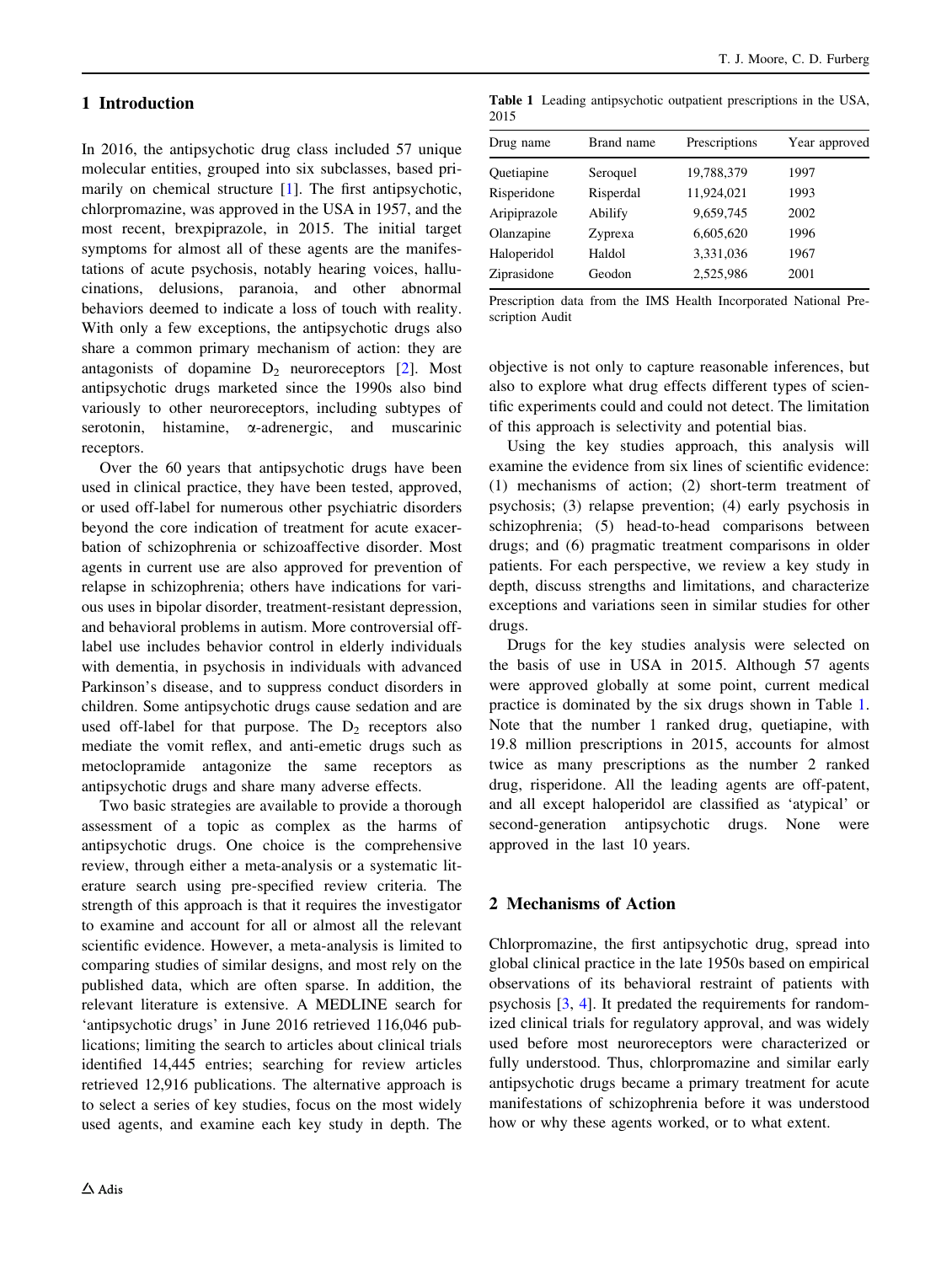In 2016, the six antipsychotic drugs that are the primary focus of this analysis, and essentially all others as well, are reported to achieve their primary effects on psychosis through one primary mechanism: extensive occupancy and antagonism of the  $D_2$  receptor [\[5](#page-10-0)]. The underlying science is extensive and integrated, linking chemical structure and receptor ligands in vitro [[6\]](#page-10-0), animal models in vivo [\[7](#page-10-0)], and positron emission tomography studies of receptor occupancy in humans  $[8-10]$ . The linkage between  $D_2$  receptor antagonism and an effect on psychosis is so consistent that it has spawned a dopamine hypothesis of schizophrenia [\[11](#page-10-0)].

Not only were newer antipsychotic drugs designed specifically to bind to  $D_2$  receptors, their molecular development was designed around substantial occupancy. Positron emission tomography studies in small numbers of patients indicated that risperidone at 2–6 mg/day resulted in 66–79%  $D_2$  receptor occupancy; [[12\]](#page-10-0) olanzapine at 5–20 mg/day resulted in 43–80% occupancy [[10\]](#page-10-0); and haloperidol 1–5 mg/day resulted in 53–88% receptor occupancy [\[13](#page-10-0)]. Then, scientific literature developed and advanced the theory that a therapeutic response might be seen at  $65-80\%$  D<sub>2</sub> receptor occupancy but extrapyramidal side effects and other harms began mostly at  $>80\%$ receptor occupancy [\[14](#page-10-0)]. However, the idea that such a narrow band of receptor occupancy could be achieved in humans given the high degree of variation observed in the above studies in human subjects seems difficult to demonstrate. Furthermore, the receptor occupancy studies also show the effect varies directly with dose, and higher doses for some classical neuroleptic drugs, such as haloperidol at 10–12 mg, would result in nearly 100% receptor occupancy.

The drawback of blocking a large majority of  $D_2$ receptors is that this pharmacological action may cause adverse effects in multiple body systems. This occurs because of the wide distribution and multiple functions of the  $D_2$  receptor family [\[15](#page-10-0)]. For example,  $D_2$  receptors are distributed through ten different structures in the brain including the striatum, nucleus accumbens, olfactory tubercle, substantia nigra, ventral tegmental area, hypothalamus, amygdala, and hippocampus. From a functional perspective, their role is pivotal in various locomotor functions, notably those mediated through the extrapyramidal motor system. However, other key functions include learning, memory, rewards, attention, impulse control, decision making, sleep, and regulation of food intake. Outside the central nervous system,  $D_2$  receptors mediate prolactin secretion, aldosterone secretion, blood pressure, vasodilation, and gastrointestinal motility. Furthermore,  $D_2$ receptors are embedded in complex signaling networks involving numerous other neurotransmitters and signaling proteins.

For antipsychotic drugs first marketed in the 1990s and later, in vitro and in vivo assays are available to map the effects on multiple neuroreceptors, and most agents were intended to antagonize more than  $D<sub>2</sub>$  receptors, most often serotonin  $(5-HT<sub>2</sub>)$ . For example, one in vitro radioreceptor binding study of olanzapine showed high affinity for  $D_1$ ,  $D_2$ , and  $D_4$  receptors, and multiple subtypes of 5-HT,  $\alpha$ adrenergic, histamine, and muscarinic receptors [[6\]](#page-10-0).

Insights into the effects of the  $D_2$  receptor blockade could be seen in the early phase I studies of quetiapine to discover basic human pharmacokinetics. The US Food and Drug Administration (FDA) medical reviewer noted ''Because healthy volunteers did not tolerate more than very low doses of the compound, pharmacokinetic studies were performed with volunteer schizophrenic patients.'' [\[16](#page-10-0)]. The tolerability problem with quetiapine occurred again 10 years later with the pharmacokinetic testing of the extended-release formulation. The plan was to start healthy volunteers at 150 mg and then titrate upward towards a likely therapeutic range of 400–600 mg/day. The FDA clinical review noted ''Quetiapine at 150 mg was clinically intolerable in this sample of normal, healthy subjects.'' [\[17](#page-10-0)]. One problem was syncope and '''syncope-like'' events, ''resulting in a determination of absolute intolerability.'' The likely mechanism would be dysregulation of blood pressure and vascular control mediated by  $D_2$ receptors. The next section will examine the effects in humans, beneficial and harmful, when drugs with these mechanisms of action are administered in randomized clinical trials.

# 3 Short-Term Treatment of Psychosis

The benchmark scientific evidence to establish the benefits of a new drug and assess harms is documented in the phase III randomized clinical trials required for marketing approval; in USA, these studies are called pivotal trials. This analysis will focus on the largest treatment effect reported in a pivotal trial for the most widely used agent, quetiapine, for its core indication for the treatment of acute psychosis in schizophrenia. This 6-week trial, quetiapine study 0013, compared five fixed doses of quetiapine with 12 mg daily of haloperidol, and a placebo group [\[16](#page-10-0)]. When quetiapine was being evaluated for market authorization in the mid-1990s, key features of the potential benefits and harms of the drug class were codified into three measurement scales, one scale for benefit and two scales to measure pre-specified harms.

To measure psychosis, the Brief Psychiatric Rating Scale (BPRS) provided 18 items including hostility, hallucinations, and unusual thought content. Each item was scaled from 1 to 7 with 1 being absent and 7 extremely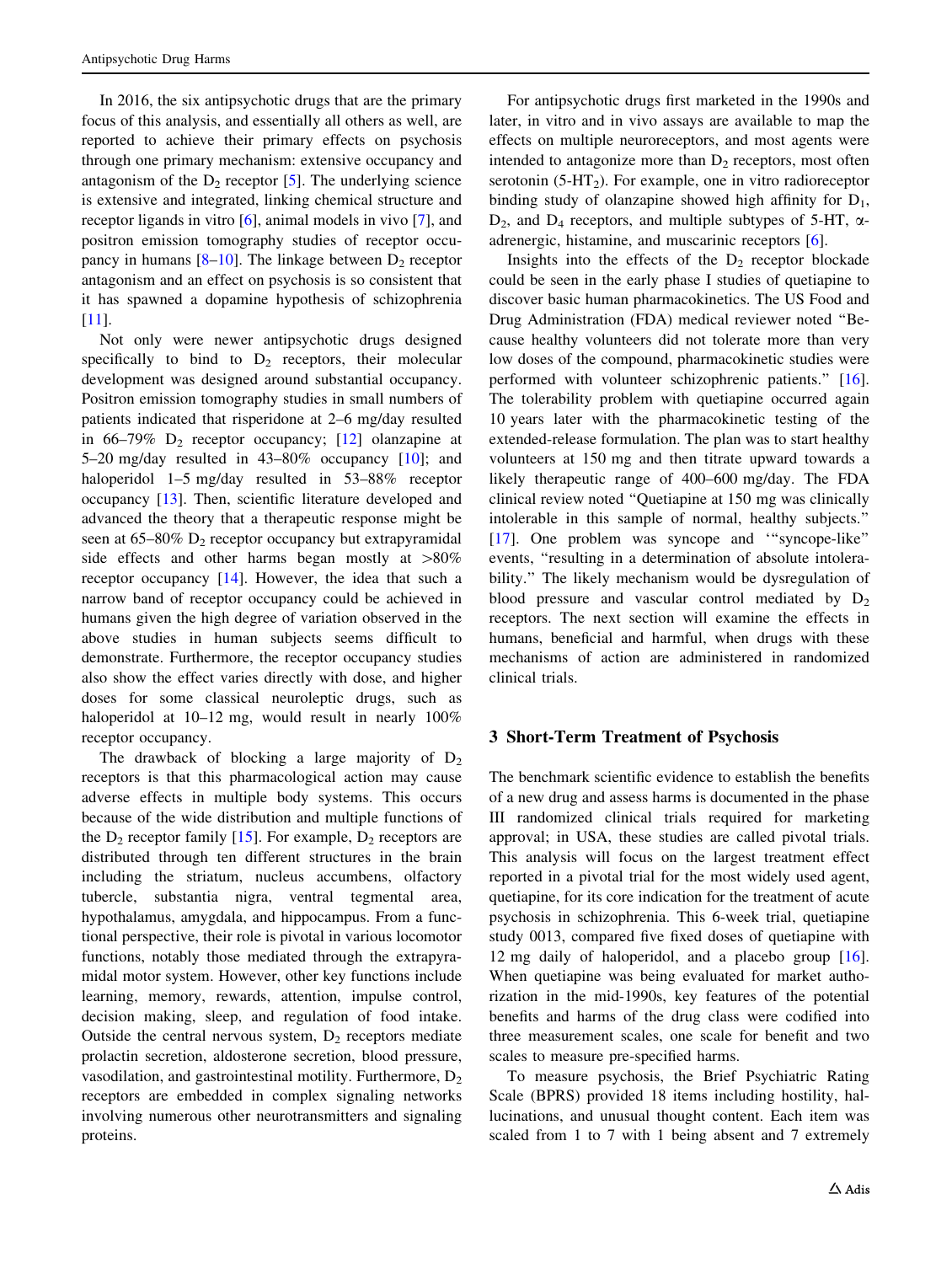severe [[18\]](#page-10-0). This scalar variable therefore ranged from 18, which indicated no symptoms in any category, to a maximum of 126. The inclusion criteria for study 0013 required hospitalized patients with BPRS score of  $>27$ . Changes in BPRS scores were the primary measure of benefit. A study linking BPRS changes to investigator assessments of improvement concluded that a 22–34% reduction in the BPRS score was ''minimal improvement'' and a 46–59% reduction was equivalent to "much improved" [[19\]](#page-10-0).

By the time quetiapine was being tested for market approval, it was well known that the antipsychotic drug mechanism of action of blocking  $D<sub>2</sub>$  receptors could result in substantial interference with the extrapyramidal motor system [[3\]](#page-10-0). It produced symptoms basically similar to Parkinson's disease, a disorder in which dopamine-producing cells are progressively lost. For this trial, the extent of such impairment was measured by the Modified Simpson–Angus Scale (MSAS) [\[20](#page-10-0)]. The 10 items on the scale included symptoms such as drooling, tremor, abnormal gait, and various forms of muscle movement rigidity. The MSAS also included an item for akathisia, a symptom involving constant restlessness, agitation, and distress. Each item on the MSAS is scored 0–4 in severity, with a range of scores from 0 to 40. Scores of 12 and above are classified as a severe degree of movement disorder.

The most troubling, potentially disfiguring, and disabling complication of  $D_2$  receptor blockade was the often irreversible involuntary movements called tardive dyskinesia. This adverse effect was assessed with the Abnormal Involuntary Movement Scale (AIMS) [\[21](#page-10-0)]. The symptoms include the tongue darting in and out of the mouth, purposeless finger movements, pelvic gyrations, and choreathetoid movements of entire limbs. The AIMS uses seven items, scored from 0 (not present) to 4 (severe). Tardive dyskinesia as a diagnosis was usually defined as at least two items scoring 2 or more, or at least one item scored as 3. An alternative definition is a total score of 3 or more.

Each of these three seemingly simple metrics is nevertheless challenging to interpret. Psychosis is a waxing and waning disorder with periods of improvement and exacerbations. Parkinsonism, the impaired motor control best captured by the Simpson–Angus scale, would typically have an acute onset when treatment begins [\[11](#page-10-0)] but might either remit with anti-Parkinson medication, or sometimes improve spontaneously. Tardive dyskinesia is the most complex of the three. A landmark report in 1980 [\[3](#page-10-0)] established a central feature of these disfiguring repetitive movements: the damage to motor control gradually increased with continued use and higher doses. Thus, these adverse effects differ from many others in being cumulative and dose dependent, with a prevalence of around 20–50% in non-elderly patients with years of

prolonged exposure [\[3](#page-10-0)]. While many cases are irreversible and untreatable, in other patients, the dyskinesia gradually resolves on discontinuation of treatment [\[22](#page-10-0)]. A dose increase could, in some patients, lessen the symptoms, at least for a time, only to worsen in the long term. In another patient subgroup, tardive dyskinesia is masked during treatment and appears on discontinuation. This variability means that the scalar results of these measures in a clinical trial of antipsychotic drugs need to be interpreted carefully and in context.

The first step in quetiapine study 0013 was a screening evaluation to select patients meeting the study criteria, in particular a substantial degree of psychosis, measured by the BPRS [[23\]](#page-10-0). Then, all psychotropic medication was abruptly discontinued for 7 days, including medications used to treat the adverse effects of prior antipsychotic drug treatment. Patients who improved in the absence of medication (BPRS score decrease of 20% or more) were excluded. Those who could not tolerate the abrupt medication halt were randomized before day 7.

At the end of the screening and washout period, quetiapine study 0013 enrolled 367 hospitalized patients in USA and Canada, and randomized them to one of the five quetiapine fixed doses, haloperidol, or placebo. The plan was to treat them for 6 weeks.

## 3.1 Study Population

The study population was patients with chronic schizophrenia, most with more than 10 years of previous treatment, and a majority with six or more previous hospitalizations. Only six patients had no previous exposure to antipsychotic drugs. The baseline safety assessment after all psychotropic drugs were discontinued revealed a patient population with severe motor impairment, presumably from previous treatment. On the MSAS, 46.9% showed a ''severe degree'' of movement disorder, a subset of the broader category of extrapyramidal symptoms (EPS) [[24\]](#page-10-0). In addition, 34.3% had tardive dyskinesia, based on a score of 3 or higher on the AIMS at baseline. Finally, while the 'placebo' arm was a technically accurate description, it does not capture the likely responses of patients who forgo drug treatment entirely. It described a group of patients whose antipsychotic drugs and medication to manage side effects had been abruptly withdrawn.

Treatment failure is a basic and unambiguous measure of drug effect. It is the number and proportion of patients who discontinue medication during the clinical trial for any reason. The standard accounting for patient disposition contains subjective subcategories such as dropout for adverse effects, lack of efficacy, and patient choice. However, the underlying reasons for discontinuation are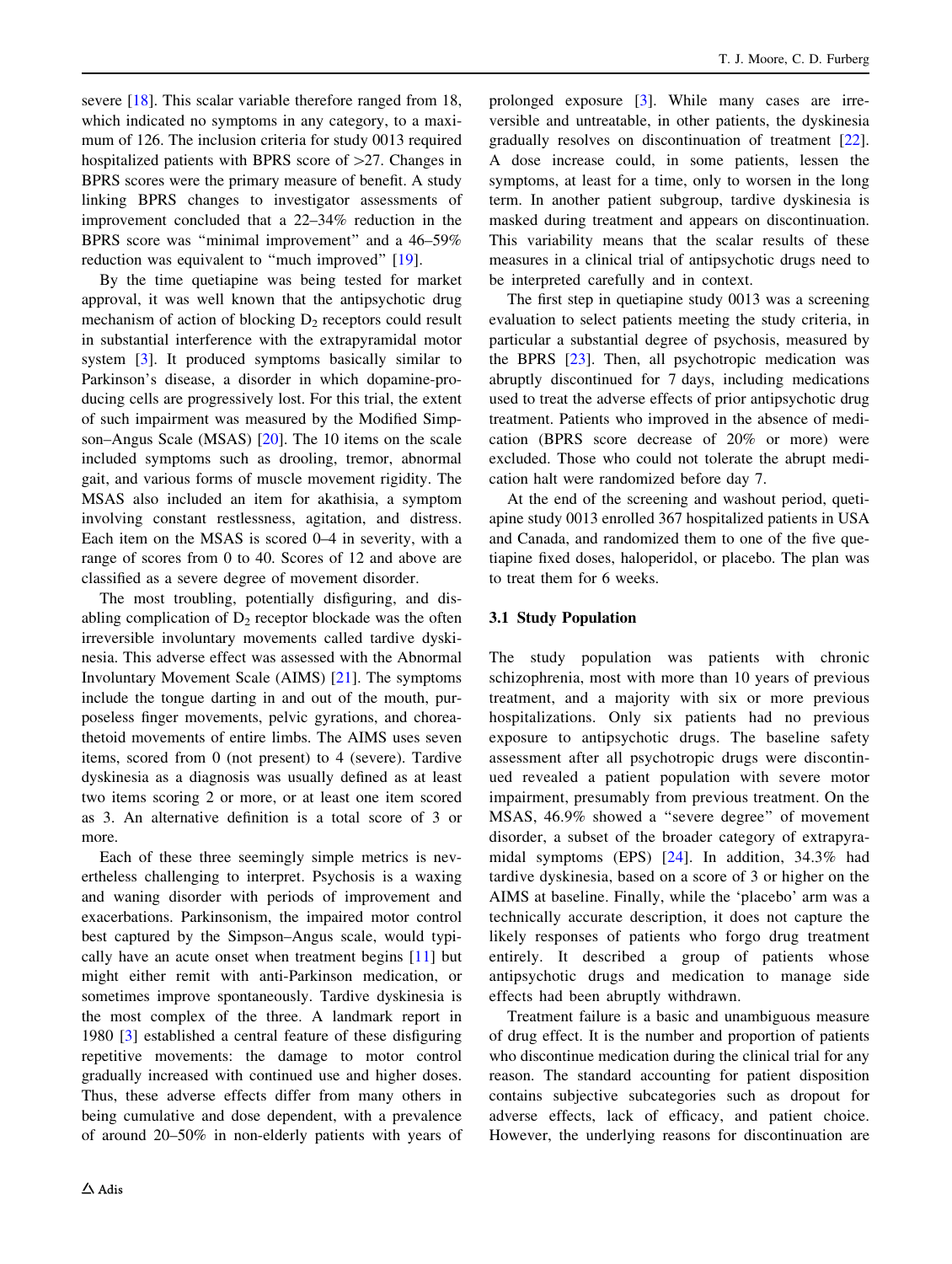likely a variable balance of benefits and harms. Some patients might discontinue a marginally beneficial drug treatment for lack of effect because they found it unpleasant to take, and judged the small benefits not worth it. A drug might produce a marked reduction in psychotic symptoms but leave the patient so impaired the treatment was judged worse than the disorder. Treatment failure can be calculated for most randomized clinical trials of almost any drug therapy, permitting its uniform use in trials with different endpoints and designs. However, in comparing treatment failure rates, attention must be paid to the duration of the study because attrition increases over time.

#### 3.2 Pivotal Study Results

In quetiapine study 0013, treatment failure was the most frequent outcome. Overall, 59.4% of the patient population discontinued treatment before the 6-week final evaluation, even though the patients were hospitalized for at least the first 4 weeks [[16\]](#page-10-0), and therefore under close medical supervision. Among treatment failures, 30% discontinued by 2 weeks. For the quetiapine arms, treatment failure ranged from 69.2% for quetiapine 75 mg to 47.1% for 600 mg. Although the best result on the benefit measure for quetiapine was in the 150-mg arm, 56.3% still discontinued treatment.

Interpreting changes in psychosis with the BPRS at 6 weeks is problematical when treatment failure was the outcome for most patients. In this setting, neither of the standard methods of adjustment provides satisfying results. In the last observation carried forward (LOCF) adjustment, the last BPRS score before dropout is used for the 6-week comparison. This means most of the data are not genuine assessments at that point in time and assumes that treatment effects would be unchanged over time. The alternative, observed cases (OC), calculates the change in psychosis score only for those patients remaining on treatment at the trial's last assessment visit. This approach focuses only on empirical data and better captures the full effects of continued treatment. However, it raises questions about whether inferences to a broader population can be drawn, given that the majority of patients were treatment failures. In addition, the benefit of randomization is lost.

In the LOCF analysis, the numerically best result for quetiapine was in the 150-mg dose arm where the mean BPRS scores dropped from baseline 47.2 to 38.2, an 18% relative improvement ( $p < 0.01$  vs. placebo). This 18% gain was smaller than the more subjective criterion of "minimal improvement" cited previously, which required a 22–34% relative reduction. The placebo group was largely unchanged, with a 1.7-point mean increase in BPRS scores. Using the OC outcome data, the quetiapine differences with placebo were not statistically significantly different at any dose [\[24](#page-10-0)]. With so many dropouts, the original 50-patient trial arms lacked the statistical power to discriminate between treatment groups. However, in numerical terms, the reduction in BPRS scores in all of the treatment arms for OC were more than twice the size of the LOCF results. This captures the phenomenon that mean scores are inevitably higher if they only include the patients who do well. A secondary endpoint was response rate, defined as a 30% improvement in BPRS scores ''at any time'' during the trial [\[23](#page-10-0)]. The best result for quetiapine was a 51% response rate for 300 mg, compared with 35% for the placebo group. The five different fixed doses of quetiapine also permitted assessment of a dose–response curve. In study 0013, no statistically significant dose response was seen for the four higher doses even though the highest dose, 750 mg, was five times higher than the lowest partially effective dose. The exception was the 75-mg dose, which produced changes in BPRS scores similar to the placebo arm.

Changes in the AIMS and MSAS during the trial were variable and hard to interpret given that: (1) a majority were not treated for even 6 weeks; (2) many had a preexisting impairment; (3) other medications were frequently used to manage EPS; and (4) treating with either of the  $D<sub>2</sub>$ blockers might well reduce apparent tardive dyskinesia in the short term [[22\]](#page-10-0), especially among those in whom the condition appeared on abrupt treatment discontinuation. The published report abstract declared, ''Quetiapine was no different from placebo across the dose range study regarding the incidence of extrapyramidal symptoms …'' [\[23](#page-10-0)]. This conclusion is not valid because this trial design cannot provide a meaningful assessment of harms to the extrapyramidal motor system.

However, one safety concern detected in study 0013 set quetiapine apart from haloperidol and the placebo arm. Despite the limited period of exposure, quetiapine treatment was associated with rapid and substantial weight gain. In a median exposure of only about 4 weeks, clinically significant weight gain  $(>7\%$  body weight) occurred in 11–17% of quetiapine patients, compared with 4% with haloperidol, and 6% with placebo.

Thus, study 0013, with a short duration, 59.4% dropout rate, no-dose response curve, and a modest 18% mean relative improvement in psychosis symptoms does not provide convincing evidence of the benefits of quetiapine, or proof of safety in the short-term treatment of exacerbations of schizophrenia. Three other pivotal trials of quetiapine conducted in the same period varied in design but provided similar or less favorable results [\[24](#page-10-0)]. Study 008 allowed for dose adjustment of quetiapine in two ranges (up to 250 mg/day or up to 750 mg/day). There was no statistically significant difference from placebo for the low-dose group by either LOCF or OC methods, even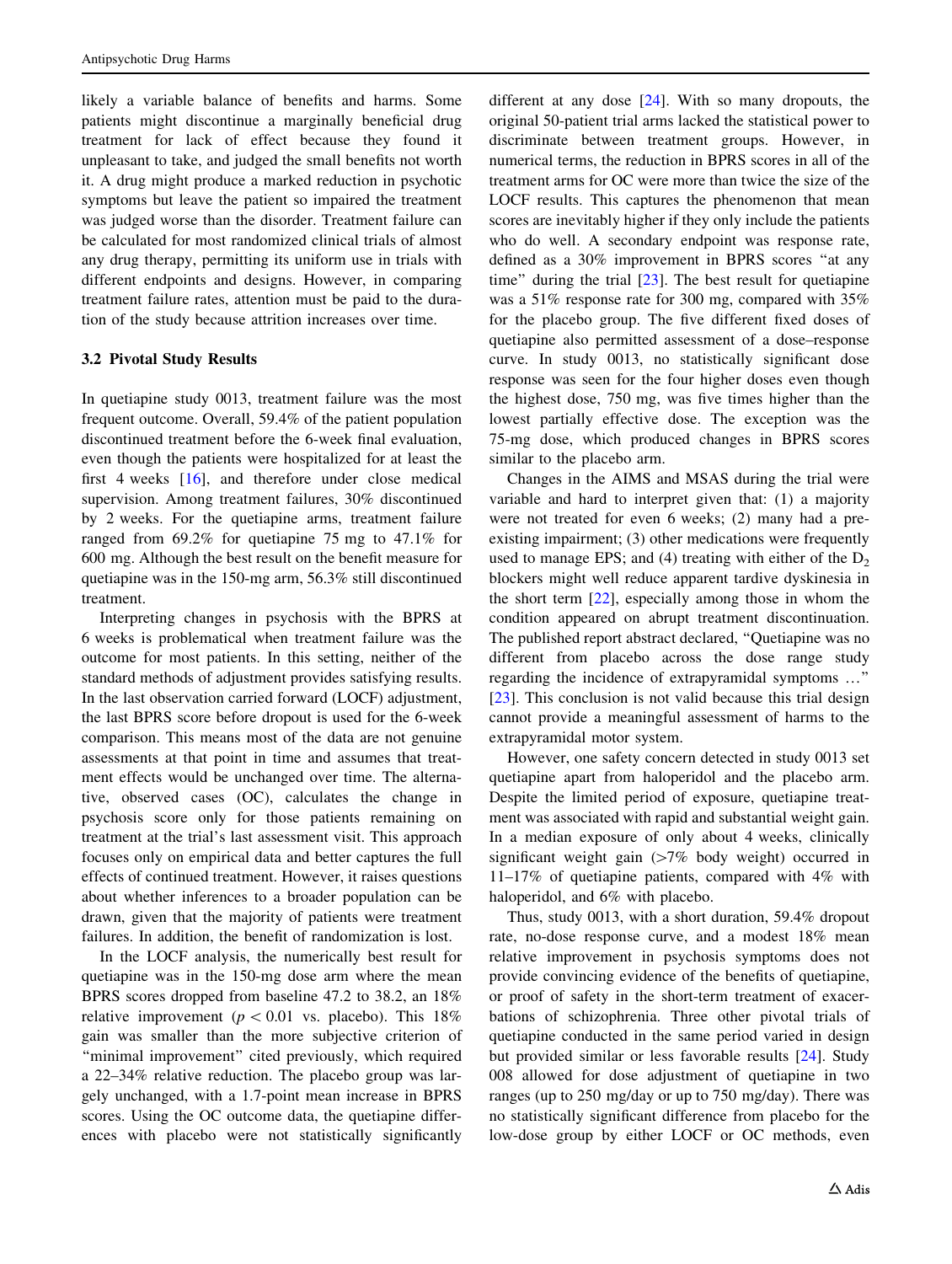though the largest treatment effect in study 0013 was in the 150-mg dose arm. The high-dose group, however, had a statistically significant benefit by both methods of adjusting for dropouts, and a 21.3% decline in the BPRS score. Treatment failure rates were again 50% or higher. Study 0012 compared twice-daily and three times-daily dosing regimens and had no placebo or active drug controls. Study 006 compared one variable quetiapine dose group and placebo; no statistically significant differences were seen in BPRS scores by either LOCF or OC methods, and treatment failure was similar to that reported in the other studies.

Ten years later, the short-term benefits of quetiapine in psychosis were again assessed in three pivotal trials conducted for marketing approval of an extended-release formulation. While an international 6-week trial (including Greece, Russia, India, and Bulgaria) provided evidence of treatment benefit, both trials conducted in USA and Canada failed to demonstrate a difference from placebo in any extended-release dose regimen tested as well as for the immediate-release active controls [\[17](#page-10-0)].

#### 3.3 Results from Modified Designs

The question of whether quetiapine pivotal trials might not have captured the full benefits of treatment because of design limitations is answered in part in the pivotal trials for the newest antipsychotic, brexpiprazole, approved in 2015 [[25\]](#page-10-0). In its mechanism, brexpiprazole resembles aripiprazole in being a partial agonist/antagonist of  $D_2$ receptors, but still blocking normal signaling because of 80–90% receptor occupancy [\[26](#page-10-0)].

Three notable methodological differences with the quetiapine trials were identified. The brexpiprazole patient population was highly selected. It was limited to patients who had shown a good response to other antipsychotic drugs in the previous 12 months. In addition, patients with tardive dyskinesia or severe akathisia were excluded as well as anyone newly diagnosed with psychosis. Each treatment arm contained three times as many patients as the pivotal quetiapine trial, or approximately 150. This protected against loss of statistical power because of dropouts. Finally, the LOCF-OC conundrum was resolved through a new statistical approach, the mixed models repeated measures. Like quetiapine studies, the brexpiprazole pivotal trials were 6 weeks in duration and conducted in patients with long-term schizophrenia experiencing an exacerbation that would benefit from hospitalization.

Treatment failure occurred less frequently in the two brexpiprazole pivotal trials for schizophrenia, 29–40% across all treatment arms, compared with greater than 50% in the quetiapine pivotal trials. This could be a result of a more highly selected patient population already proven to

respond to antipsychotic drugs, a more tolerable drug, hospitalization for the entire trial period, or some mixture of these factors.

However, the effects of brexpiprazole on psychosis were marginal [\[27\]](#page-10-0). Although most efficacy comparisons were statistically significant because of the different design, the changes on the Positive and Negative Symptom Scale (PANSS) measuring psychosis were small. In one trial, the PANSS scores for patients receiving brexpiprazole 2–4 mg only improved by 7% compared with placebo; in the other, by 12%. A more generous benefit measure identified responders, defined as improving 20% or more on the PANSS. Only 14% more patients receiving 2–4 mg responded, compared with placebo (51 vs. 37%). Additionally, the placebo group fared well in these trials. At 6 weeks, 29.9% had improved 50% or more without drug treatment, with a similar percentage difference with the brexpiprazole arms.

One can easily see why clinicians might overestimate the clinical benefits of brexpiprazole based on direct observation of patients. At 6 weeks, 44% of PANSS scores for brexpiprazole patients had improved 50% or more. However, 68% of this apparent benefit was duplicated in the placebo group, which also was not exposed to the harms of antipsychotic drugs.

# 4 Relapse Prevention

Whatever the results from the short-term treatment of psychosis, many textbooks and guidelines recommend continued treatment to prevent relapse. For example, a review of 66 studies of classical antipsychotic drugs concluded that if therapy were withdrawn, 56% would relapse over a median of 9.7 months, compared with just 16% for those continuing antipsychotic drugs [\[28](#page-10-0)]. A psychiatry textbook said 53–72% could be expected to relapse unless treated long term, while 16–23% would still relapse with continued treatment [\[11](#page-10-0)]. This review will focus on the relapse study for aripiprazole, the most recently approved of the selected drugs. As with the short-term trials, focusing on the measurement scales and definitions as well as data contribute to a balanced perspective.

The primary endpoint for the aripiprazole relapse trial was to compare the time to failure to maintain a response for a group of initially hospitalized patients, with 861 randomized to aripiprazole, and 433 to haloperidol [\[29](#page-10-0)]. The trial failed to show a difference with haloperidol in the time to failure to maintain a response, and therefore received only cursory review and disclosure in the FDA review for approval, which focused on the short-term trials. The FDA also was concerned because the results were from two pooled trials rather than a single study, concluding ''There was no question the studies were negative''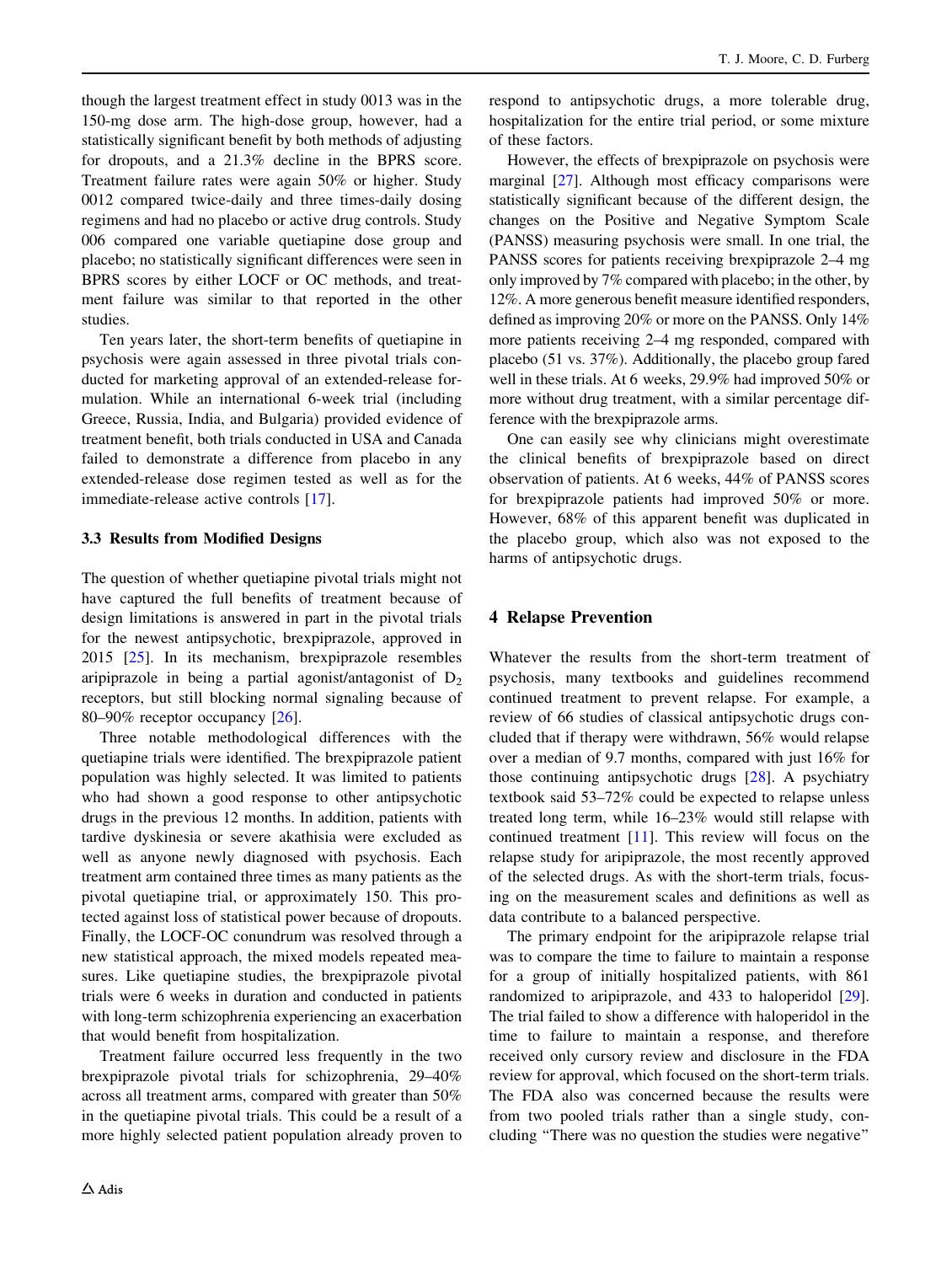[\[30](#page-10-0)]. Available data, however, provide insights into drug benefits and harms over longer periods of time.

From initial screening, the aripiprazole relapse trial was designed to select patients likely to do well on antipsychotic drug treatment. As in the quetiapine trials, the patients were selected from those hospitalized with acute exacerbations of schizophrenia after many years of prior exposure to antipsychotic drugs. At screening, investigators included only those with a previous history of responding to antipsychotic drugs. The population studied for relapse was further limited to those who responded to treatment during a 4-week initial hospitalization phase. The extent of psychosis was measured by the PANSS [[29\]](#page-10-0), and a response was defined as a 20% decline in PANSS score at any single point in time. While the definition of an initial response was modest, a relapse was defined as a much more severe episode of psychosis, for example, a clinical global impression of 'severely ill' or an adverse event of 'psychosis.'

At the end of the 4-week hospitalization phase, 31% of haloperidol and 28% of aripiprazole patients had already been excluded for failure to respond, intolerability, or other issues. By 52 weeks, a total of 73% of haloperidol patients either did not maintain a response or discontinued treatment, compared with 60% of those on aripiprazole ( $p < 0.01$ ) [\[30](#page-10-0)].

A more detailed assessment of harms was complicated. As with quetiapine, the patient population had years of prior exposure to antipsychotic drugs at onset. Baseline evaluations were made after all psychotropic medications had been abruptly withdrawn. In addition, only mean values for the patient populations were reported, an uninterpretable number given how many patients discontinued. Nevertheless, the heavy use of concomitant medications to deal with parkinsonism and other complications make it clear that study patients had experienced extensive impairment of the extrapyramidal motor system. The study reported that 57% of haloperidol patients and 23% of aripiprazole patients received medication for parkinsonism or other EPS [\[29](#page-10-0)].

#### 4.1 Other Relapse Studies

A 1-year relapse study of quetiapine also failed to show a difference with haloperidol [[16\]](#page-10-0). However, a risperidone relapse study with a different design and a longer duration (a median of 354 days for risperidone) claimed a relapse benefit [[31\]](#page-10-0). While the published study reported 25.4% relapsed on risperidone compared with 39.9% on haloperidol, treatment failure was again the principal result of antipsychotic drug therapy. At trial conclusion, 69.4% of risperidone patients and 92.6% of haloperidol patients had either relapsed, failed to respond, or discontinued for other reasons.

The impression that most patients will relapse unless treatment continues is not substantiated by these relapse trials, which show that 60–93% of patients randomized will either not show benefit at any point, relapse, or discontinue over approximately 1 year. This review differs from the cited relapse literature in that the outcome event totals include treatment failure and failure to respond.

## 5 Early Psychosis in Schizophrenia

Because the prevalence of tardive dyskinesia increases with cumulative exposure to  $D_2$  blocking agents, a clearer perspective on harms comes through examining clinical trials in patients with little or no previous exposure. Patients experiencing an early or first episode of psychosis therefore make an ideal target population. A duration of 1 or 2 years would permit not only comparisons of benefits and harms over time, but also between comparator drugs selected. In the late 1990s, an early psychosis study was conducted comparing the second-generation risperidone with the classical neuroleptic haloperidol [[32\]](#page-10-0).

This risperidone early psychosis study, conducted in 11 countries, was structurally similar to the relapse studies described previously. The critical difference was to be eligible, patients had to have 12 weeks or less prior exposure to antipsychotic drugs. Another feature was a protocol calling for use of the lowest possible dose of both risperidone and haloperidol. The study was also larger ( $n = 555$ ) and longer (minimum of 2 years) than most relapse studies. The investigators and sponsor Janssen Pharmaceuticals hypothesized that patients getting the second-generation risperidone and low doses would experience less EPS, would therefore be more willing to continue treatment, and as a result experience fewer relapses [\[32](#page-10-0)].

The measurement of harms in the early psychosis study provides one of the most unbiased estimates of EPS caused by antipsychotic drugs occupying  $D_2$  receptors for sustained periods of time. At trial endpoint (median exposure 206 days), 8.3% of the risperidone group and 13.4% of haloperidol had tardive dyskinesia ( $p = 0.05$ ). Other adverse effects on the motor system were also illustrated by the extensive medication required to manage the consequences of  $D_2$  $D_2$  blockade (Table 2). The table also makes clear that schizophrenia was being treated not with a single antipsychotic drug but with a cocktail of drugs to treat drug adverse effects, even under the controlled circumstances of a clinical trial.

In this patient population, treatment failure occurred somewhat less frequently than in the relapse studies: 39.3% discontinued, with no statistically significant differences between the first- and second-generation antipsychotic drugs. A large majority in both treatment groups either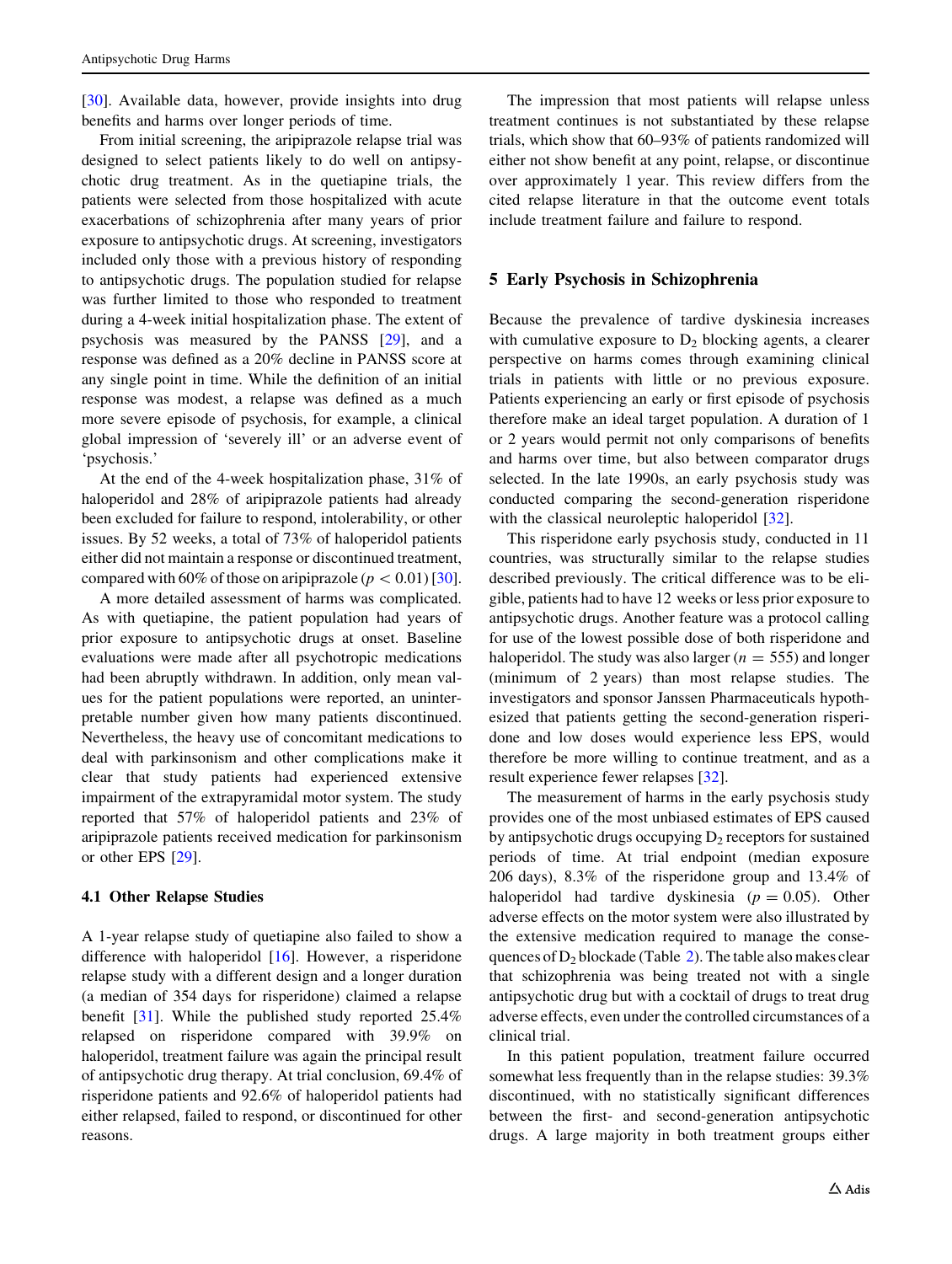<span id="page-7-0"></span>

| <b>Table 2</b> Concomitant<br>medications, early psychosis<br>study Data from Schooler et al.<br>$\left[32\right]$ | Medication             | Adverse effect | Risperidone $(\% )$ | Haloperidol $(\%)$ |
|--------------------------------------------------------------------------------------------------------------------|------------------------|----------------|---------------------|--------------------|
|                                                                                                                    | Anticholinergic agents | Parkinsonism   | 41.7                | 49.5               |
|                                                                                                                    | Benzodiazepines        | Agitation, EPS | 54.7                | 61.7               |
|                                                                                                                    | <b>B-Blockers</b>      | Akathisia      | 5.0                 | 10.5               |

EPS extrapyramidal symptoms

relapsed or failed to respond with a 20% reduction in PANSS, 59% in the risperidone arm, and 67% for haloperidol [[32\]](#page-10-0).

In addition, evidence of new adverse effects emerged for risperidone, the second-generation agent. Risperidone patients were more likely to experience abnormal prolactin levels (a sex hormone mediated by the  $D<sub>2</sub>$  receptor), and 14 (5%) risperidone patients reported direct effects such as gynecomastia and galactorrhea. Similar events were seen in a single haloperidol patient (0.3%).

The early psychosis trial also provided a fresh perspective on weight gain associated with antipsychotic drugs. Weight gain had been associated with the first antipsychotic drug, chlorpromazine, since the early 1970s [\[33](#page-10-0)]. In this study, patients in both groups gained weight steadily throughout the trial, with the risperidone group gaining a mean of 16.5 lb and haloperidol patients, 14.3 lb.

This systematic comparison showed that the extensive adverse effects on the extrapyramidal motor system seen for classical neuroleptic drugs was also occurring with a leading second-generation agent in patients with little previous exposure, and outcomes remained poor with relapses, discontinuation, and failure to demonstrate a benefit. However, a different type of study would be required to provide head-to-head comparisons of the leading second-generation agents.

An open-label, industry-funded European clinical trial in early psychosis illustrated the importance of blinding [\[34](#page-10-0)]. It enrolled 498 first-episode psychosis patients and randomized them to open-label treatment comparing haloperidol with four second-generation agents, aripiprazole, olanzapine, quetiapine, and risperidone. In the trial, 72% of the haloperidol group discontinued in a median of 2 weeks. The inference of such rapid dropout is that the older drug was rejected by patients and participating physicians. Discontinuation rates (or treatment failure) were lower (33–53%) in the second-generation drug arms, and the duration of treatment was longer.

# 6 Antipsychotic Drugs Compared

The Clinical Antipsychotic Trial of Intervention Effectiveness (CATIE) was funded by the US National Institutes of Health with the objective of comparing four secondgeneration antipsychotic drugs in widespread use with a typical first-generation drug, specifically perphenazine [\[35](#page-10-0)]. The investigation plan noted, ''We hypothesize that treatment with the newer atypical antipsychotic drugs is associated with greater long term effectiveness and tolerability than treatment with perphenazine'' [\[36](#page-10-0)]. With 1493 patients randomized, it was one of the largest randomized clinical trials of antipsychotic drugs, and with an 18-month duration, one of the longer ones. Investigators were given substantial flexibility in selecting the dose. With no manufacturer involvement in the design, the investigators could avoid allegations that comparator drugs were used sub-optimally. To capture both benefits and harms, the investigators selected treatment failure as the primary endpoint. The study design had two limitations. As with most recent antipsychotic drug trials (except in early psychosis), the patients randomized had extensive prior exposure to other such drugs. The CATIE patient population had been taking antipsychotic drugs for a mean of 14.4 years, and 85% were unemployed, suggesting most were substantially impaired by illness or previous drug treatment. In addition, because prior medications were gradually discontinued, some patients might fare worse than before if randomized to a different, possibly less effective or tolerable medication.

Over the 18-month trial period, treatment failure occurred for 72% of all patients, with few differences among the five study drugs [\[35\]](#page-10-0). Olanzapine showed the longest median time to discontinuation (9.2 months) and the smallest proportion discontinuing in treatment failure (64%). The numerically worst result was quetiapine, with a median time to discontinuation of just 4.6 months, with 82% of patients discontinuing. CATIE also measured the duration of successful treatment, an endpoint that required that the patient be only mildly or moderately ill, and improved two points from baseline on the 7-point Clinical Global Impression scale. The median duration of successful treatment was 1 month for four of the five drugs, and 3 months for olanzapine.

Because of the systematic use of measurement scales and detailed disclosure of results [[35,](#page-10-0) [37](#page-10-0)], the CATIE trial also provided insights into the extent of adverse effects on the extrapyramidal motor system, both from prior exposure to antipsychotic drugs, and from the study drugs. At baseline, 35% of the enrolled patients had parkinsonism measured using the Simson–Angus Scale. In addition, 31% showed evidence of either borderline or full tardive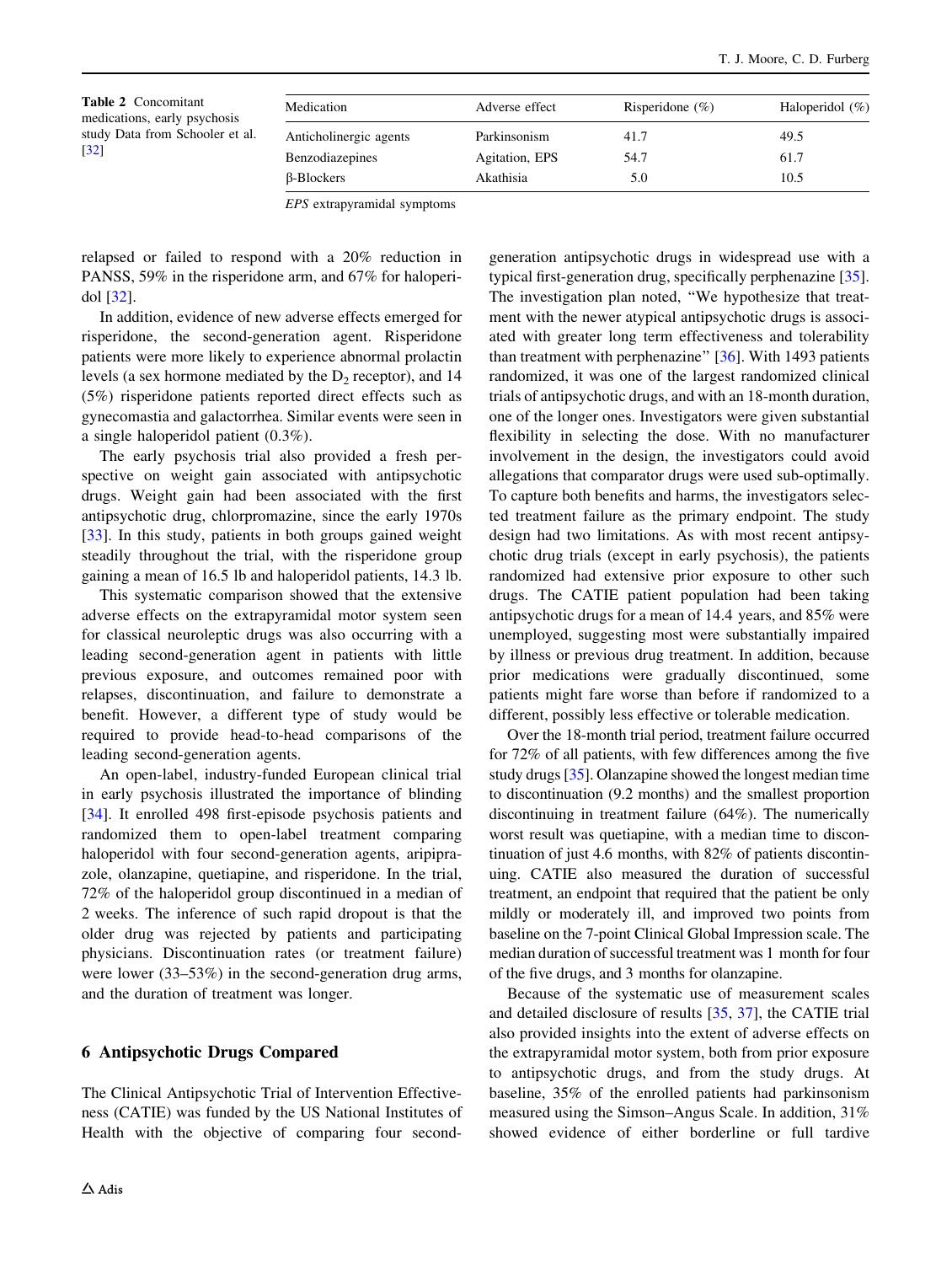dyskinesia using the AIMS. For this trial, akathisia was measured separately from other EPS, with 23% meeting the criteria using the Barnes Akathisia Rating Scale [\[37](#page-10-0)]. At the trial conclusion, the investigators calculated the 12-month event rates only among those patients free of the specific EPS adverse effects at baseline. They reported finding no statistically significant differences between the four second-generation agents. The covariate-adjusted, 12-month event rate for parkinsonism was 37–44%; for akathisia, 35%; and for tardive dyskinesia, 8.3–11.8%. CATIE not only provided evidence that the enrolled patients had substantial impairment of the extrapyramidal motor system at baseline, but also demonstrated that these adverse effects continued to occur in the subset of patients not already showing previous injury, a result similar to what had been observed for first-generation antipsychotic drugs many years earlier [[3\]](#page-10-0).

## 6.1 Other Harms Assessed

CATIE also systematically surveyed other possible harms using a questionnaire rather than relying on information spontaneously volunteered by participating patients, finding 66.7% of patients experienced moderate or severe harms [\[36](#page-10-0)]. Sexual impairment was reported by 19–27% of patients on treatment. Another 24–30% of patients reported hypersomnia and other sedating effects. In addition, 20–24% of patients reported anticholinergic effects such as urinary hesitancy, constipation, and dry mouth. Smaller percentages reported incontinence and nocturia, menstrual irregularities, insomnia, and orthostatic hypotension. This trial also provides insight into the extent to which adverse effects of drugs are understated by the standard practice of relying on spontaneously volunteered adverse effects rather than using a questionnaire or checklist. In CATIE, spontaneously volunteered events captured only 51% of those ascertained by questionnaire.

Substantial differences between the study drugs as well as variations in results on the same drug emerged from the assessment of weight gain, an adverse effect shared by both first- and second-generation antipsychotic drugs. The largest effects on weight were reported for olanzapine: 30% of patients reported clinically significant weight gain, with patients gaining a mean of 2 lb a month. Ziprasidone showed the smallest, with 7% of patients reporting clinically significant weight gain. Among patients taking quetiapine, risperidone, and perphenazine, 12–14% had clinically significant weight gain.

The unexpected but convincing finding when CATIE was reported in 2005 was that the study did not detect any advantage for second-generation agents measured as either benefit or harms. These findings were confirmed in two other comparative trials, a US Veterans Administration Cooperative Study comparing olanzapine and haloperidol, completed in 2003 [[38\]](#page-10-0), and the British National Health Service study, CUtLASS (Cost Utility of the Latest Antipsychotic Drugs in Schizophrenia Study), reported in 2006, comparing 13 first-generation with four secondgeneration antipsychotic drugs [[39\]](#page-10-0). The extent of movement disorders with long-term treatment was measured in a systematic assessment of 209 Danish institutionalized patients, finding 68% were impaired [[40\]](#page-11-0). It reported that 28.4% had tardive dyskinesia, 56.2% had parkinsonism, 4.6% had akathisia, and 5.7% had tardive dystonia. The Danish study also detected no difference in impairment between those with a medication history of first-generation antipsychotic drugs, second-generation antipsychotic drugs, or both.

#### 7 Pragmatic Treatment Comparisons

An additional question is whether an experienced practitioner can achieve substantially better results than seen in the clinical trials reported in this review. A physician initiating treatment can adjust doses, switch medications, and freely use concomitant medications to manage side effects. Furthermore, the trials in this review were conducted in a narrowly defined population with chronic schizophrenia or early psychosis, with most patients in their late 20s or 30s. Antipsychotic drugs are also used in elderly patients with dementia, patients with bipolar disorder, post-traumatic stress disorder, and treatment-resistant depression, and in children with autism or conduct disorders.

Many of these issues were addressed in a large pragmatic trial of atypical antipsychotic drugs in older patients that was funded by the US National Institutes of Health [\[41](#page-11-0)]. It compared the four most widely used antipsychotic drugs, quetiapine, risperidone, aripiprazole, and olanzapine. The patient population also differed from the major trials in that participants had to be over 40 years of age; the mean age enrolled was 67 years. The patients had to have some form of psychosis, but widely varied underlying illnesses were allowed. In the trial, 61% of the patients were being treated for indications such as dementia, depression, and post-traumatic stress disorder. While the underlying diagnoses were diverse, the population had substantial psychosis at baseline, with a mean BPRS score of 40.1. The novel feature, however, was that the patients and physicians were allowed substantial choice among the agents. Each participant could accept randomization to one of all four drugs, or veto one or two of them. Only 16.6% of patients agreed to randomization including four drugs. In addition, each physician had complete flexibility in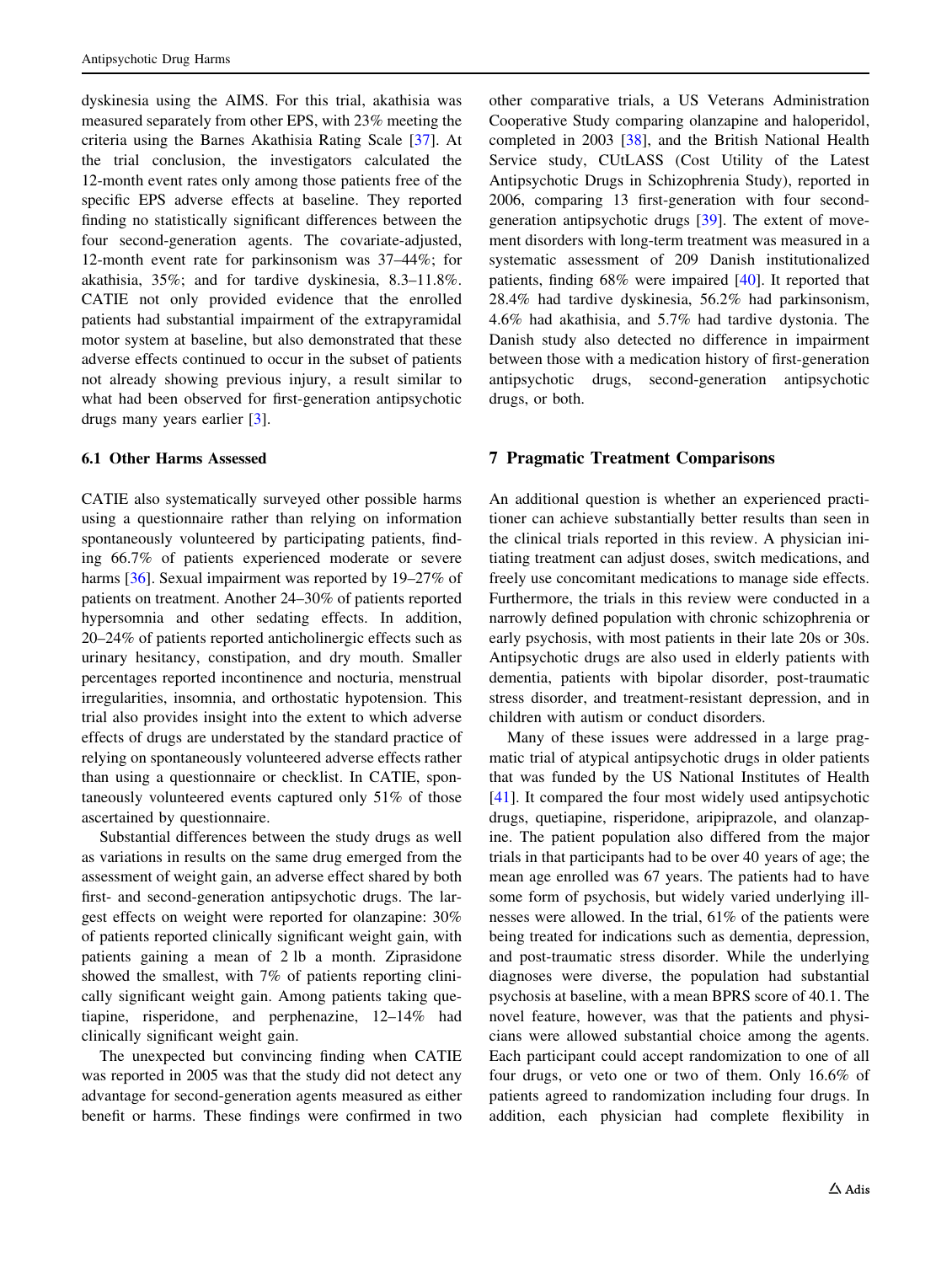adjusting the dose for each patient and was allowed to change it at any time. The trial enrolled 332 patients, and was intended to provide 2 years of follow-up.

The older patients' trial detected no measurable effects of treatment on the underlying psychopathology measured by the BPRS, whether comparing drugs, changes over time, or BPRS subscales. Treatment failure in these older adults was more frequent than in the CATIE patient population, ranging from 78.6% for quetiapine to 81.5% on aripiprazole. The median time to treatment failure was 26 weeks, but 25% discontinued in 6 weeks or less. While quetiapine appeared to have the lowest rate of treatment failure, it was discontinued early by the data safety and monitoring board for an unexpectedly high incidence of serious adverse events.

While some argue that the rigid clinical trial designs for marketing approval underestimate true treatment benefits in clinical practice, an alternative theory is that they may overstate benefits. Marketing approval trials are designed and conducted by manufacturers with a major financial interest in the outcome. Patients most likely to benefit can be selected through use of inclusion and exclusion criteria. Comparator drugs may be administered sub-optimally with doses that are too high or insufficient. None of the trials in this review had a truly untreated group of patients free of abrupt discontinuation effects and with psychosocial interventions to manage their disorder without antipsychotic drugs. Two investigators in this flexible pragmatic trial discussed the failure to equal or exceed the expected benefits from published studies in an accompanying editorial, ''Atypical Antipsychotics for Older Adults: Are They Safe and Effective as We Once Thought?'' [[42\]](#page-11-0). The answer to the title question was negative. They wrote, ''Thus, the overall results of our study suggested that the commonly used atypical antipsychotic drugs were neither safe nor effective in the treatment of psychotic disorders in middle-aged and older adults.''

## 8 Conclusions and Comments

This reappraisal of key studies illustrates the numerous drawbacks of antipsychotic drugs. Treatment failure occurs in a substantial majority of patients and failure rates increase with duration of therapy. Antipsychotic drugs impair multiple body systems, including the extrapyramidal motor system, glycemic metabolism, vascular control, and sexual function. When beneficial effects on psychosis are measured, the mean improvements in psychosis are minimal, on the order of 20%, accomplished only with coadministration of other psychotropic medications, and rarely sustained over time. The findings of substantial harms are robust, and seen in studies of short and long

duration, with first- and second-generation agents, and with rigid protocols, and those providing treatment flexibility.

However, this review has limitations to consider. From a vast literature assembled over 60 years, we focus on 10 studies of mechanism of action, 5 clinical trials reviewed in depth, and a further 16 clinical trials examined more briefly. This review does not systematically analyze differences between antipsychotic drugs, which vary despite all depending on high levels of  $D<sub>2</sub>$  receptor occupancy. Antipsychotic drugs vary in chemical structure, in duration of occupancy and affinity for  $D_2$  receptors, and bind various other neuroreceptors; they cause different degrees of sedation. We excluded clozapine, with a different benefitand-risk profile, and lithium, which is classified as an antipsychotic drug but has a different mechanism of action and indications. The harms evaluated are limited to only those reported in reasonable detail in the key studies in this review. However, other types of studies associate antipsychotic treatment with cognitive impairment and decline, cardiovascular adverse effects, and increased mortality. The review also focused primarily on the core patient population with schizophrenia or psychosis and did not examine its use to control behavior in children, elderly individuals with dementia, and in patients with treatmentresistant depression.

Most documented harms from antipsychotic drugs appear to result from their primary mechanism of action, blocking normal signaling through  $D_2$  receptors. These receptors are so widely distributed throughout the brain and central and peripheral nervous systems, mediate so many types of basic functions, and interact with so many other neurotransmitters that therapeutic drugs that obstruct their normal function place patients at high risk of harms, a risk that increases with continued exposure. It is time for regulators and the medical community to conduct an independent scientific and clinical reassessment of the appropriate use of antipsychotic drugs given the now thoroughly documented capacity to harm. Research is also needed into alternative approaches to treating psychosis that do not depend on extensive occupancy of  $D_2$  receptors.

Acknowledgements The authors thank Sonal Singh of the Johns Hopkins University School of Medicine for his comments and review of an earlier version of this manuscript.

#### Compliance with Ethical Standards

Funding No funding was used in the preparation of this study.

Conflict of interest Thomas J. Moore and Curt D. Furberg declare that they have no conflicts of interest relevant to this study.

Ethics approval This analysis relies exclusively on published or publicly available data and is therefore exempt from institutional review board requirements.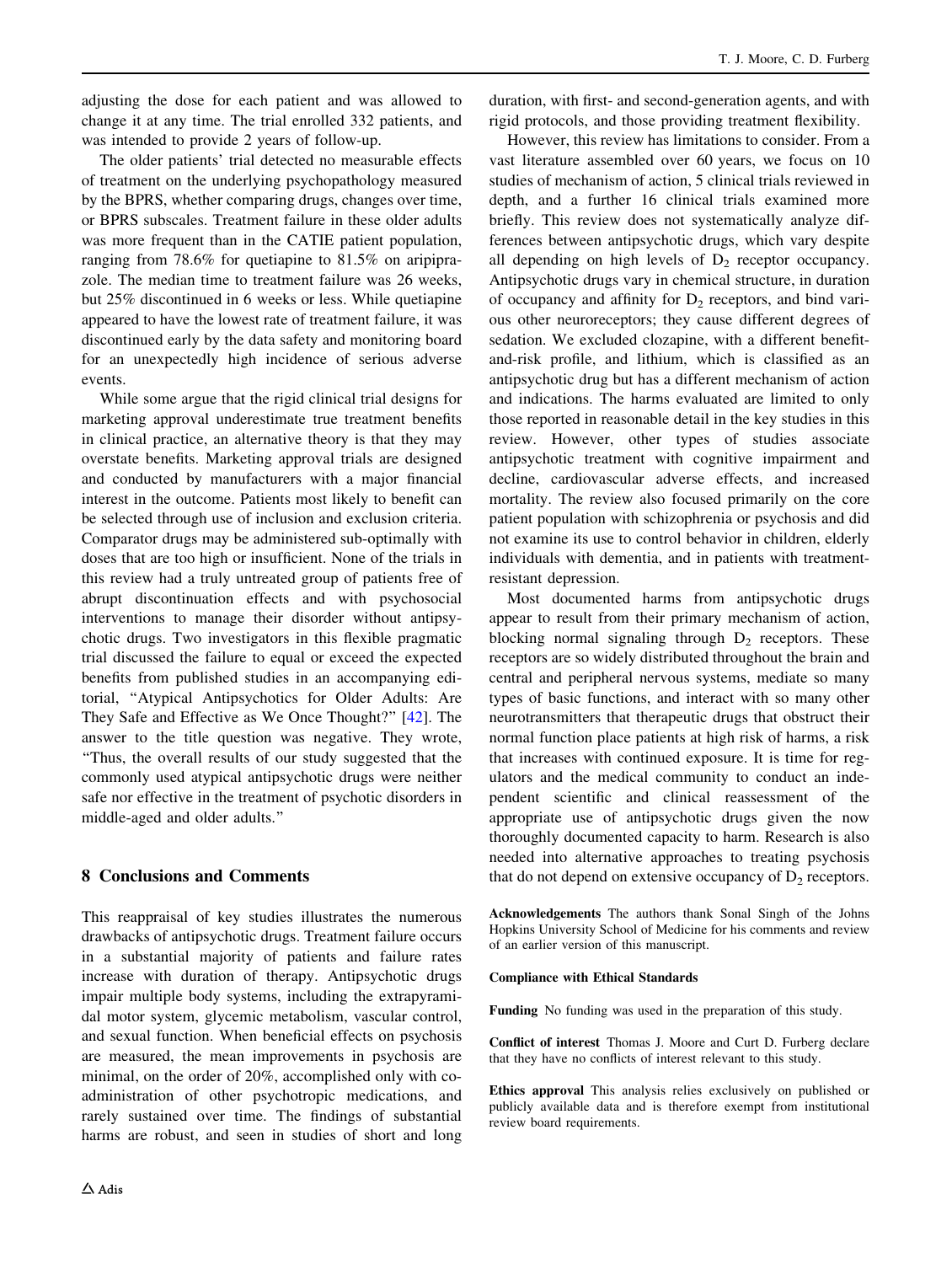## <span id="page-10-0"></span>References

- 1. WHO Collaborating Centre for Drug Statistics Methodology. Anatomical Therapeutic Chemical (ATC) classification system: structure and principles. WHOCC. 2011. [http://www.whocc.no/](http://www.whocc.no/atc/structure_and_principles/) [atc/structure\\_and\\_principles/](http://www.whocc.no/atc/structure_and_principles/). Accessed 9 Jul 2016.
- 2. Brunton L, Chabner B, Knollman B. Goodman and Gilman's the pharmacological basis of therapeutics. 12th ed. New York: McGraw-Hill Education/Medical; 2011.
- 3. Baldessarini RJ, Cole JO, Davis JM, Gardos G. Task Force Report 18: tardive dyskinesia. Report of the American Psychiatric Association Task Force on late neurological effects of antipsychotic drugs. Washington, DC: American Psychiatric Association; 1980.
- 4. Lawrence RE, First MB, Lieberman JA. Schitzophrenia and other psychoses. Psychiatry Vol. 2. 4th ed. West Sussex: Wiley-Blackwell; 2015.
- 5. Nord M, Farde L. Antipsychotic occupancy of dopamine receptors in schizophrenia. CNS Neurosci Ther. 2011;17:97–103.
- 6. Bymaster FP, Calligaro DO, Falcone JF, et al. Radioreceptor binding profile of the atypical antipsychotic olanzapine. Neuropsychopharmacology. 1996;14:87–96.
- 7. Wadenberg ML, Soliman A, VanderSpek SC, Kapur S. Dopamine D(2) receptor occupancy is a common mechanism underlying animal models of antipsychotics and their clinical effects. Neuropsychopharmacology. 2001;25:633–41.
- 8. Kegeles LS, Slifstein M, Frankle WG, et al. Dose-occupancy study of striatal and extrastriatal dopamine D2 receptors by aripiprazole in schizophrenia with PET and [18F]fallypride. Neuropsychopharmacology. 2008;33:3111–25.
- 9. Nyberg S, Eriksson B, Oxenstierna G, et al. Suggested minimal effective dose of risperidone based on PET-measured D2 and 5-HT2A receptor occupancy in schizophrenic patients. Am J Psychiatry. 1999;156:869–75.
- 10. Kapur S, Zipursky RB, Remington G, et al. 5-HT2 and D2 receptor occupancy of olanzapine in schizophrenia: a PET investigation. Am J Psychiatry. 1998;155:921–8.
- 11. Sadock BJ, Sadock VA. Kaplan and Sadock's synopsis of psychiatry: behavioral sciences/clinical psychiatry. 11th ed. Philadelphia (PA): LWW; 2014.
- 12. Kapur S, Remington G, Zipursky RB, et al. The D2 dopamine receptor occupancy of risperidone and its relationship to extrapyramidal symptoms: a PET study. Life Sci. 1995;57:PL103–7.
- 13. Kapur S, Zipursky R, Roy P, et al. The relationship between D2 receptor occupancy and plasma levels on low dose oral haloperidol: a PET study. Psychopharmacology. 1997;131:148–52.
- 14. Kapur S, Zipursky R, Jones C, et al. Relationship between dopamine D(2) occupancy, clinical response, and side effects: a double-blind PET study of first-episode schizophrenia. Am J Psychiatry. 2000;157:514–20.
- 15. Beaulieu J-M, Gainetdinov RR. The physiology, signaling, and pharmacology of dopamine receptors. Pharmacol Rev. 2011;63:182–217.
- 16. Mosholder AD. Review and evaluation of clinical data NDA 20-639 quetiapine fumarate seroquel. Silver Spring (MD): US Food and Drug Administration, Center for Drug Evaluation and Research; 1997.
- 17. Chuen MM, Dubitsky GM. Clinical review NDA 22-047 quetiapine fumarate sustained-released tablets. Silver Spring (MD): US Food and Drug Administration, Center for Drug Evaluation and Research; 2007.
- 18. Overall JE, Gorham DR. The Brief Psychiatric Rating Scale (BPRS): recent developments in ascertainment and scaling. Psychopharmacol Bull. 1988;24:97–9.
- 19. Leucht S, Kane JM, Etschel E, et al. Linking the PANSS, BPRS, and CGI: clinical implications. Neuropsychopharmacology. 2006;31:2318–25.
- 20. Simpson GM, Angus JWS. Modified Simpson-Angus Scale. Acta Psychiatr Scand. 1970;212(Suppl. 44):9–11.
- 21. Gharabawi GM, Bossie CA, Lasser RA, et al. Abnormal Involuntary Movement Scale (AIMS) and Extrapyramidal Symptom Rating Scale (ESRS): cross-scale comparison in assessing tardive dyskinesia. Schizophr Res. 2005;77:119–28.
- 22. Tarsy D, Parihar R. Tardive syndromes: clinical manifestations, pathophysiology, and epidemiology. Cambridge: Cambridge University Press; 2015. p. 195.
- 23. Arvanitis LA, Miller BG. Multiple fixed doses of ''Seroquel'' (quetiapine) in patients with acute exacerbation of schizophrenia: a comparison with haloperidol and placebo: the Seroquel Trial 13 Study Group. Biol Psychiatry. 1997;42:233–46.
- 24. Hoberman D. Statistical review and evaluation: NDA 20-639 seroquel (quetiapine). Silver Spring (MD): US Food and Drug Administration, Center for Drug Evaluation and Research; 1997.
- 25. Rexulti<sup>®</sup>. Brexpiprazole tablet prescribing information [package insert]. Tokyo: Otsuka America Pharmaceutical, Inc.; 2015.
- 26. Farchione T. Clinical review Brexpiprazole (Rexulti) NDA 205422. Silver Spring (MD): US Food and Drug Administration, Center for Drug Evaluation and Research; 2015.
- 27. Kordzakhia G. Statistical review and evaluation: brexipiprazole NDA # 205, 422/O-2. Silver Spring (MD): US Food and Drug Administration, Center for Drug Evaluation and Research; 2015.
- 28. Gilbert PL, Harris MJ, McAdams LA, Jeste DV. Neuroleptic withdrawal in schizophrenic patients: a review of the literature. Arch Gen Psychiatry. 1995;52:173–88.
- 29. Kasper S, Lerman MN, McQuade RD, et al. Efficacy and safety of aripiprazole vs. haloperidol for long-term maintenance treatment following acute relapse of schizophrenia. Int J Neuropsychopharmacol. 2003;6:325–37.
- 30. Chen Y-F. Statistical review and evaluation Abilitat (aripiprazole) tabs. Silver Spring (MD): US Food and Drug Administration, Center for Drug Evaluation and Research; 2002.
- 31. Csernansky JG, Mahmoud R. Brenner R; Risperidone-USA-79 Study Group. A comparison of risperidone and haloperidol for the prevention of relapse in patients with schizophrenia. N Engl J Med. 2002;346:16–22.
- 32. Schooler N, Rabinowitz J, Davidson M, et al. Risperidone and haloperidol in first-episode psychosis: a long-term randomized trial. Am J Psychiatry. 2005;162:947–53.
- 33. Jansen LH, Hojyo-Tomoko LH, Kligman LH. Editorial: drugs causing weight gain. BMJ. 1974;1:168.
- 34. Kahn RS, Fleischhacker WW, Boter H, Davidson M, Vergouwe Y, Keet IPM, et al. Effectiveness of antipsychotic drugs in firstepisode schizophrenia and schizophreniform disorder: an open randomised clinical trial. Lancet. 2008;371:1085–97.
- 35. Lieberman JA, Stroup TS, McEvoy JP, et al. Effectiveness of antipsychotic drugs in patients with chronic schizophrenia. N Engl J Med. 2005;353:1209–23.
- 36. Stroup TS, McEvoy JP, Swartz MS, et al. The National Institute of Mental Health Clinical Antipsychotic Trials of Intervention Effectiveness (CATIE) project: schizophrenia trial design and protocol development. Schizophr Bull. 2003;29:15–31.
- 37. Miller DD, Caroff SN, Davis SM, et al. Extrapyramidal sideeffects of antipsychotics in a randomised trial. Br J Psychiatry. 2008;193:279–88.
- 38. Rosenheck R, Perlick D, Bingham S, et al. Effectiveness and cost of olanzapine and haloperidol in the treatment of schizophrenia: a randomized controlled trial. JAMA. 2003;290:2693–702.
- 39. Jones PB, Barnes TRE, Davies L, et al. Randomized controlled trial of the effect on quality of life of second- vs first-generation